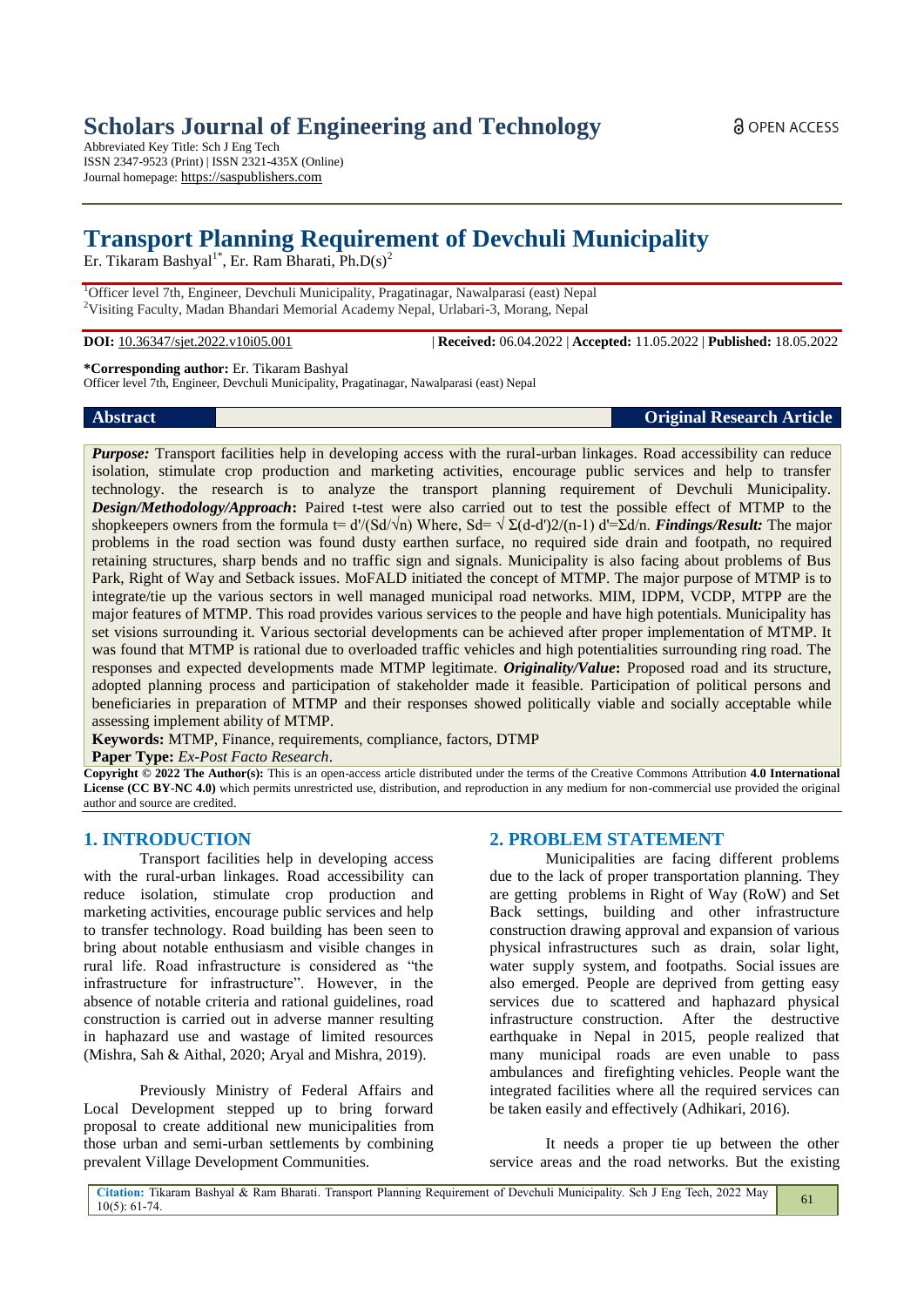municipal roads are failed to tie up/integrate the other facility areas. These all problems can be minimized by applying proper transportation planning in municipality. MTMP is one of the best planning tools for it.

#### **3. OBJECTIVES**

The overall objective of the research is to analyze the transport planning requirement of Devchuli Municipality.

## **4. LITERATURE REVIEW**

#### **4.1 plan**

A plan is typically any diagram or list of steps with timing and resources, used to achieve an objective. It is commonly understood as a temporal set of intended actions through which one expects to achieve a goal (Williams, 2010). It is also evidence of an explicit allocation of resources to the task and the means to mobilize additional external resources (Mishra, 2020).

Plan is the pilot road to achieve the desired goals which are set by organization. Broad and intense decisions can be taken with the help of proper and justifiable plan where the allocated resources may be limited. Plan run the organization in a required time frame but it should be put in proper particular operation to get those expected outcomes in given time frame.

While talking about the context of Nepal, if plan is prepared to develop certain community, then it is called Community Development Plan. Furthermore, plan to develop various specific sectors such as education, forestry, health; transportation is called Sectorial Development Plan. On the other side, plan which is prepared for municipality/district is Municipality/District Development Plan and plan for the entire national development is National Development Plan (Mallik, 2012).

#### **4.2Planning**

Planning is a process of preparing in advance, and in a reasonably systematic fashion, recommendations for programs and courses of action to attain the common objectives of the community.

A planner may use the planning process when addressing a single subject or a wide range of subjects, such as capital improvements, housing, or transportation. Comprehensive planning covers a wide range of interrelated topics that are of concern to the community.

In case of local level or community level planning, local volunteers and planners can employ the same planning process that professional planners use. As the definition, when local bodies engage in planning, they seek answers to such fundamentally important questions such as what are the common goals and objectives of community or local bodies. What might happen to local bodies in the future? What do people want to happen? And how best can people achieve the future outcome people desire?

Community level plan in order to improve the quality of public choices and decisions. Having a community plan is worthwhile because planning is a means of preparing for the future. Planning enables to look before leap and avoid costly and sometimes embarrassing mistakes. Through planning, people come to understand what must be done now and in the future to achieve goals. For a community, planning involves working together to balance competing interests. Planning also forces people to think and organize their time, resources and efforts. Planning helps the community recognizes its priorities. With a master plan, local officials can address the most urgent needs first. Planning is intended to serve the public interest. Planning does not attempt to stop or replace market forces of supply, demand and price, but to guide those forces by establishing rules for development and growth. Planning helps the community set sound policies for development. A community plan makes it easier for private developers and builders to respect and understand community desires and public policies as they develop their individual projects. Planning helps identify both the positive and negative aspects of community. What is good should be protected; what is bad should be changed; what is possible should be done. Planning helps to maintain a satisfactory quality of life. In towns with a decreasing population, planning may offer ways to maintain a positive quality of life and revitalize the community. In growing communities, planning offers a way to protect and, if possible, enhance the quality of life. The planning process is a means of educating people about their community. Developing a community plan provides an opportunity for public participation in the decision-making process (Rodrigues *et al*. 2012).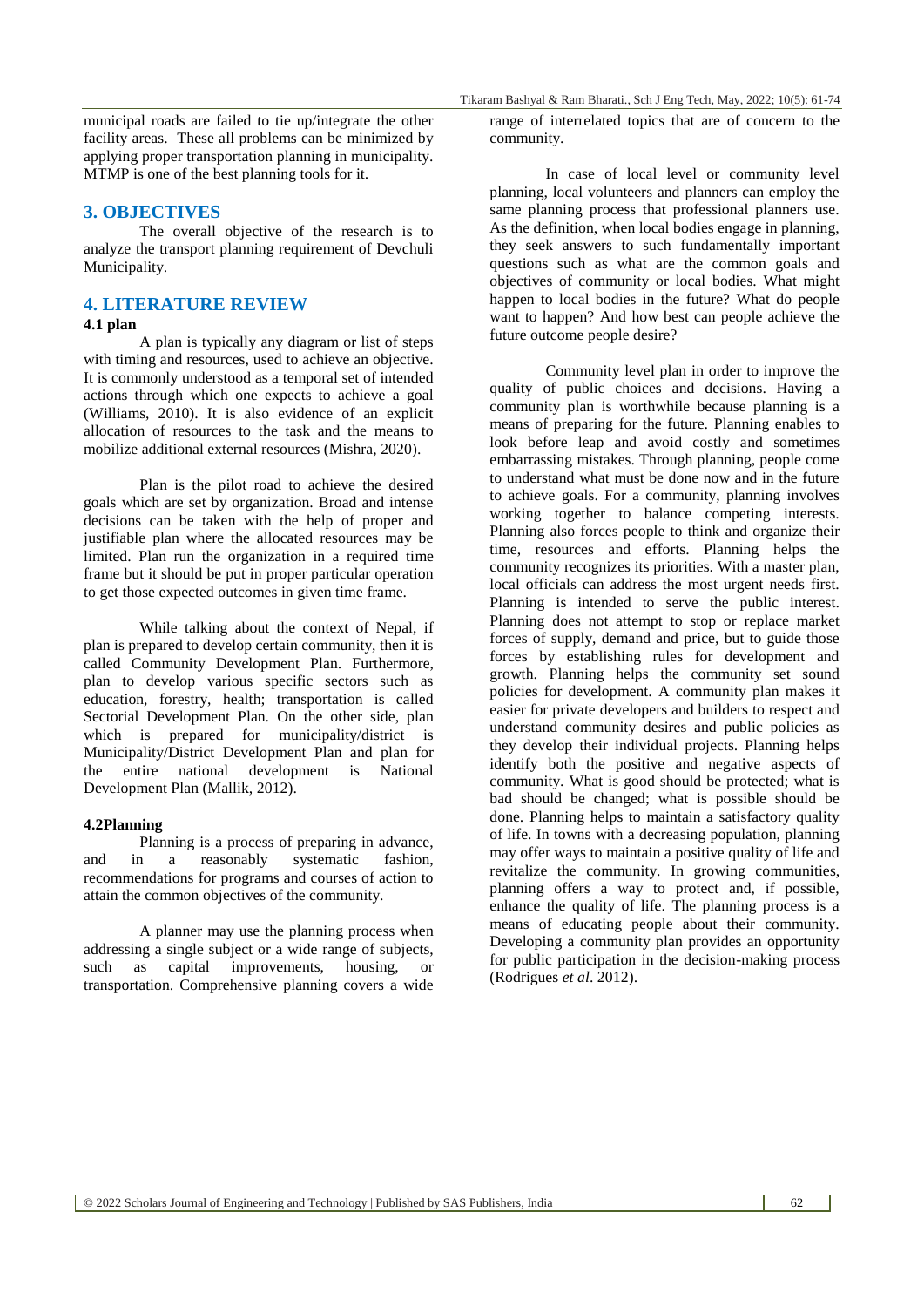#### **The Planning Process**



**Fig-2.1: Standard Planning Process (Rodrigues** *et al***. 2012)**

Local Government Operation Act, 2074 has made local government responsible for local level planning. The local government (Municipalities) is totally responsible for planning and implementing local level projects. These bodies shall have to formulate a periodic plan for at least five years. Participatory and Bottom-Up Approach is adopted for planning process (GoN, 1999). They prepare Municipal Development Plan (MDP) annually on the basis of periodic plan. The municipalities are also encouraged to prepare a vision plan (Strategic Development Plan) of the concerned municipality in a participatory manner. The strategic<br>development plan basically defines 20-vear development plan basically defines 20-year development goals in different sectors for the district and is essentially a Perspective Plan (Pokhrel, 2013). Municipalities also follow the following steps of planning procedure (previously 14 Steps) as these steps are widely used in local level planning. The different steps of Participatory and Bottom-up Planning Approach are as mentioned below:

- Step 1: Municipal budget is determined.
- Step 2: The District Development Committee prepares an

2. Municipality adjusts guidelines and circulates to its ward committees.

 Step 3: DDC organizes a pre-planning workshop  $t_0$ 

3. Ward leads community-level meetings and lists needs-based plans registered community groups submit plans directly to ward.

Step 4 : Municipalities/VDCs should prepare an

4. Ward priorities plans from the listed/submitted plans and forms a final list. Ward can also propose plans.

 Step 5: A pre-planning workshop at the ward level is

5. Plans received from ward prioritised and revised by municipal sector units (e.g. health plans by health committee, infrastructure plans by purwadhar samiti) Sector units can also propose plans.

 Step 6: After collecting the proposals from the settlement

6. Plans from all sector units combined then classify the projects endorsed by the Integrated Plan Formulation Committee and presented to review and to the municipal assembly for approval.

 Step 7: The proposals for the projects collected from the

7. Municipal Assembly approves list of plans in a public meeting and budget is allocated.

The projects which cannot be financed by the Municipality are endorsed to the Province Government and other Central Government Ministries, which are then discussed in the National Planning Commission (Mishra and Magar, 2017).

#### **4.3. Master Plan**

A "Master Plan" is broadly defined as a plan that meets the parameters and intent of the specific plan statutes contained in the government code, which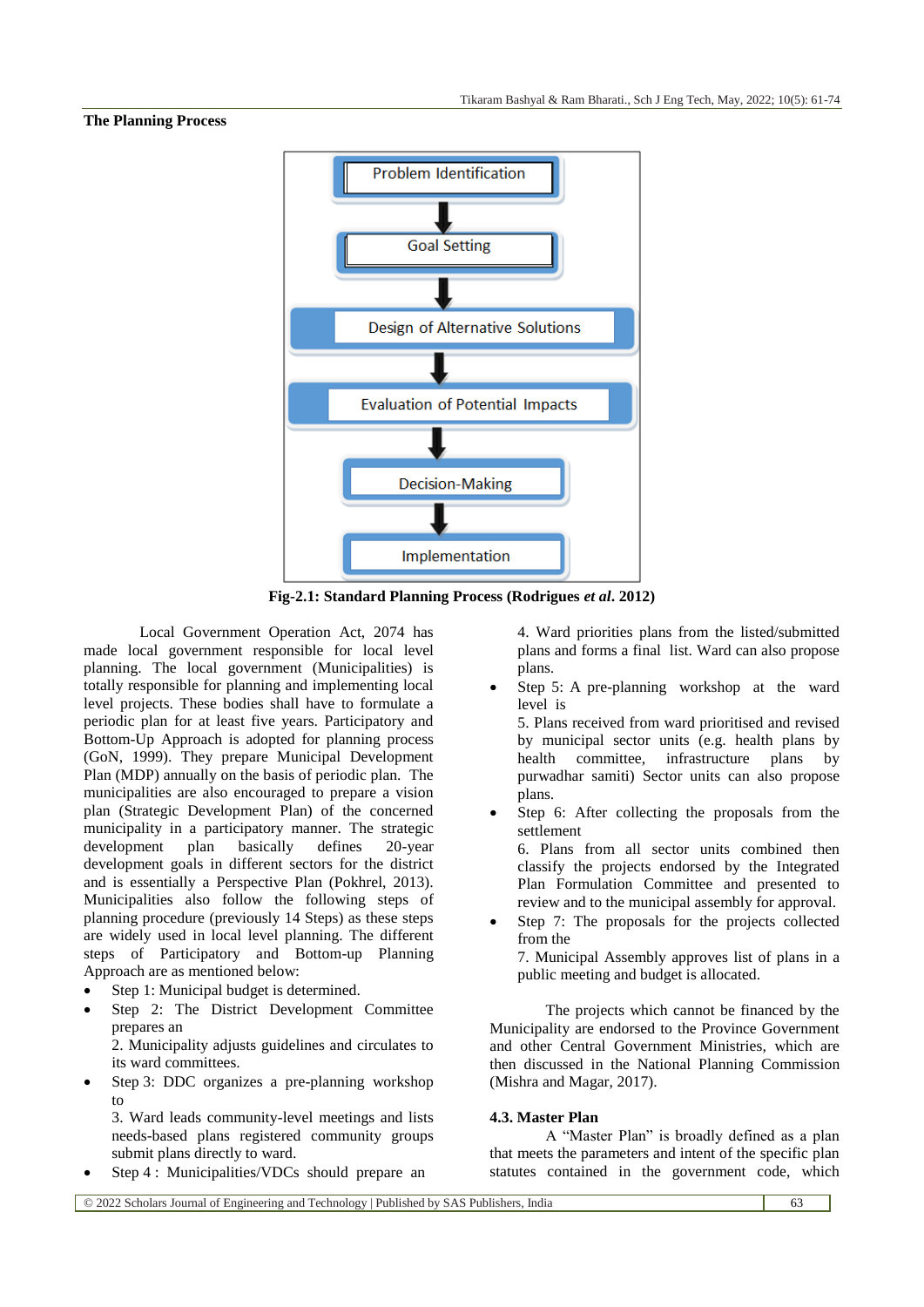requires a land use plan, a circulation plan, an infrastructure plan, and implementation measures. The requirement for a Master Plan might be fulfilled by a variety of planning tools, including a specific plan, a comprehensive plan, a community plan, a special planning area, or any combination thereof. The country's decision to utilize this planning process acknowledges that the project possesses complexity that requires a coordinated and comprehensive planning process. Master plan and its planning process contain various benefits. It provides a clear picture of the figure regarding development of an area. It allows for a broad range of detailed information, beyond that usually obtained in traditional zoning application, combined into a complete package. It provides detail about project phasing and infrastructure and precisely correlates infrastructure with project land use avoiding the costly oversizing or detrimental under sizing of infrastructure. It provides an opportunity for citizen participation before the public hearing process developing understanding, acceptance and support for the project design. It allows some flexibility in zoning and development standards which results in developments that are more responsive to the unique conditions of the site and allows a project to respond to changing market condition over time. The ability to establish a "master" or "tiered" environmental document, including appropriate mitigation measures, thus facilitating the consideration of subsequent development proposals (Country of Sacramento, 2012).

MTMP is one of the master plans for transportation sector in municipality. MTMP is prepared for improvement and new construction of various classes' municipal roads. The MTMP is to be prepared every five years and provides a prioritized list of interventions for the municipal roads that can be carried out with the estimated budget for the 5- years MTMP period. Each year the planned interventions are further detailed in the Annual Work Program of municipality, adjusting the plan according to the actual budget and requirements.

This master plan is designed to take account of the real needs of the people for infrastructure as per the Comprehensive Town Development Plan. Until the Comprehensive Town Development Plan is prepared, the municipality will prepare intermediate visionary plan. Based on the visionary plan, MTMP shall be prepared so as to harmonized with DoLIDAR's Approach Manual to maintain similarity so that municipal transport network can be overlaid to the respective DTMP/other MTMPs to prepare local networks.

The planning approach is participatory and bottom-up from the settlement level. The implementations of such projects will certainly be more participatory and owned by the local communities (IDD, 2014).

#### **4.4Planning Perspective of Roads in Nepal**

Road planning is carried out for Strategic roads as well as rural roads in Nepal. Besides that, urban road planning is also carried out. Different government bodies have established separately to carry out these road planning.

## **4.5 Concept of Municipal Transport Master Plan**

Municipal Transport Master Plan (MTMP) is one of the recently applied transport planning tools in Nepal. The guideline was prepared and approved by MoFALD in 2013 which was prepared taking other two major guidelines as references or basis which were DTMP guidelines 2012 and Nepal Urban Road Standard (NURS) 2014. According to MTMP guideline, the master plan of municipal roads should be prepared for action after preparing and analyzing Municipality Inventory Map of Road Network (MIM), Indicative Development Potential Map (IDPM), and Perspective Plan of transport service, facilities & linkages and Municipal Transport Perspective Plan (MTPP).

MTMP is the reflection of existing transport infrastructure situation and future potential in relation with the resources and services available in the municipality. MTMP is prepared for five years and should be updated at every five years. MTMP essentially covers the rural, semi urban and urban transport infrastructures, which are funded, supported and implemented by municipalities. It also tentatively covers the existing and potential areas of market centers, tourism, service centers, agriculture and agrobusiness areas, town development and land use pattern. MTMP includes priorities of roads as Class A road (Main Collector Road), Class B road (Other Collector Road), Class C road (Main Tole Road) and Class D road (Other Road) having new construction, upgrading and maintenance, along with budget required for them.

MTMP preparation strongly advocates meaningful participation of all key stakeholders in the planning process to make MTMP more acceptable and ensure ownership. The preparation process goes through a series of techno-political activities that include consultation workshops and interactive meetings with stakeholders to increase participation of all stakeholders. These activities include municipal level workshop, Municipality Road Coordination Committee (MRCC) meetings and cluster of Ward level workshops for collecting demands of required road, formal/informal meeting, focus group discussions and transit walk. At every stage, careful consideration is given to ensure access and wider participation of representatives from line agencies, major political parties, social leaders, women organizations, Dalit and Janiati coordination committees, differently able people, chamber of commerce, transportation association. The approach is to work towards consensus building (IDD, 2014).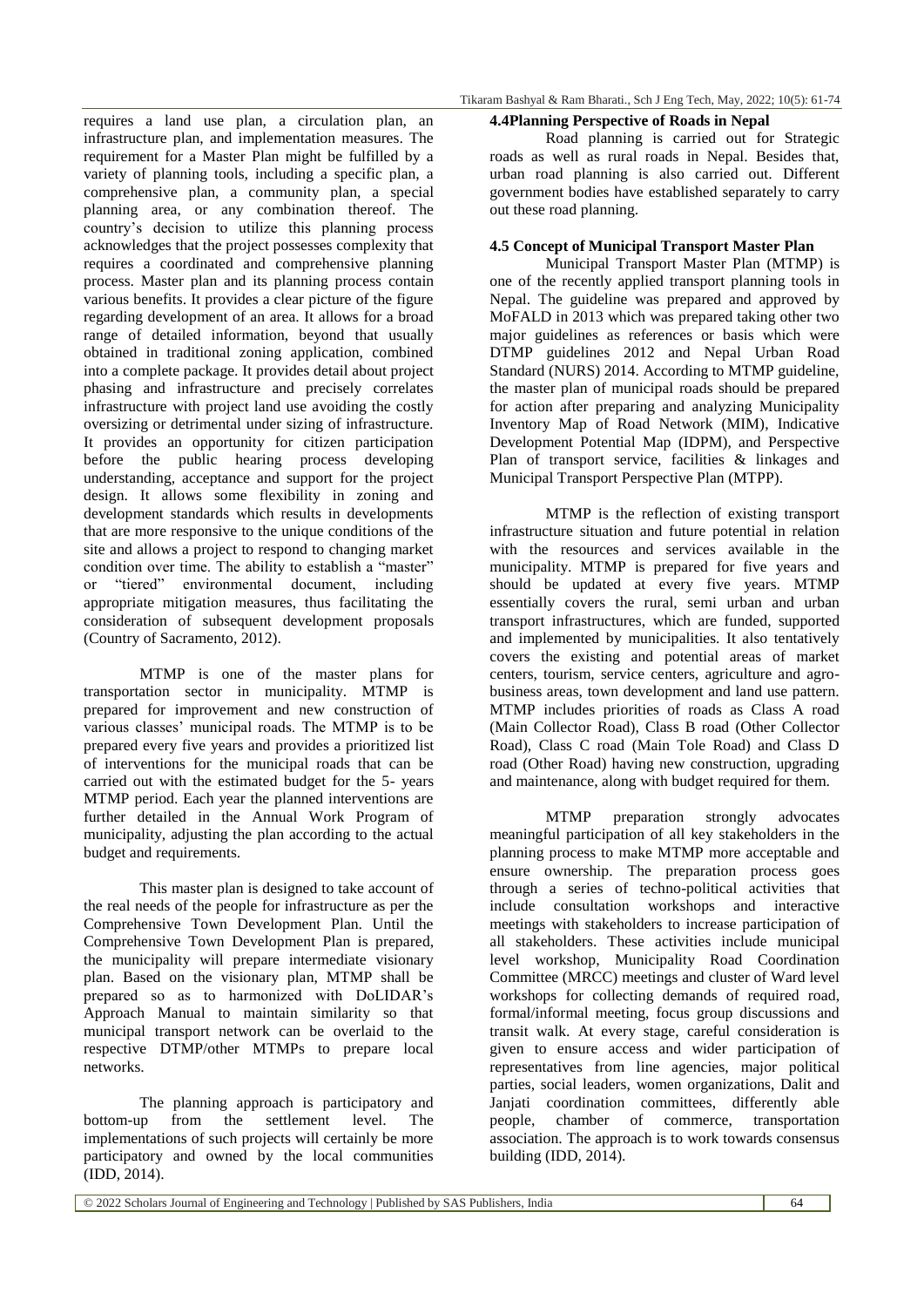#### **4.6 Municipal Transport Master Plan**

Municipal Transport Master Plan (MTMP) is transport planning tools in Nepal. The guideline was prepared and approved by MoFALD in 2013(now MoFAGA) taking other two major guidelines as references and they were DTMP guidelines 2012 and Nepal Urban Road Standard (NURS) 2014. According to MTMP guideline, the master plan of municipal roads should be prepared for action after preparing and analyzing Municipality Inventory Map of Road Network (MIM), Indicative Development Potential Map (IDPM), and Perspective Plan of transport service, facilities & linkages and Municipal Transport Perspective Plan (MTPP). MTMP is the reflection of existing transport infrastructure situation and future potential in relation with the resources and services available in the municipality. MTMP is prepared for five years and should be updated at every five years. MTMP essentially covers the rural, semi urban and urban transport infrastructures, which are funded, supported and implemented by municipalities. It also tentatively covers the existing and potential areas of market centers, tourism, service centers, agriculture and agro-business areas, town development and land use pattern. MTMP includes priorities of roads as Class A road (Main Collector Road), Class B road (Other Collector Road), Class C road (Main Tole Road) and Class D road (Other Road) having new construction, upgrading and maintenance, along with budget required for them. MTMP preparation strongly advocates meaningful participation of all key stakeholders in the planning process to make MTMP more acceptable and ensure ownership. The preparation process goes through a series of techno-political activities that include consultation workshops and interactive meetings with stakeholders to increase participation of all stakeholders. These activities include municipal level workshop, Municipality Road Coordination Committee (MRCC) meetings and cluster of Ward level workshops for collecting demands of required road, formal/informal meeting, focus group discussions and transit walk. At every stage, careful consideration is given to ensure access and wider participation of representatives from line agencies, major political parties, social leaders, women organizations, Dalit and Janjati coordination committees, differently able people, chamber of commerce, transportation association. The approach is to work towards consensus building (Infrastructure Development Division, 2014).

#### **2.1 . Nepal Urban Roads Standard**

Urbanization is a global phenomenon. It reflects the desire of the humankind to live progressively in more comfortable surroundings with better access to the livelihood. It is also measure of the development a country has made. However, this process should be planned and sustainable. The benefits being enjoyed by a section of the community should not be at the cost of the rest.

Nepal is experiencing a phase of rapid urbanization. This has become a major challenge for the urban planners as well as service providers. Planned development of urban roads not only checks the growth of unruly settlements, but also facilitates systematic provision of other services without distorting the city fabric.

An urban road standard is a prerequisite for planned development of urban roads. Although, Nepal Road Standards 1970 (NRS), revised 2013, has some provisions for urban roads, as the Strategic Road Network (SRN) connecting administrative centers and industries to the major trade routes has quite different function, the NRS alone cannot address urban issue. Neither is the issues addressed by Nepal Rural Road Standards 1998, revised 2012, being focused on farm to market and farm to settlement roads.

Both the DUDBC as well as DoLIDAR have recently started to build urban roads. To address the urban issues, both of them are parallelly formulating a set of standards for urban roads. As the oldest road agency DoR has been constructing and maintaining, including urban roads until recently, through its Division Road Offices (DRO). However, so far it has been paying little attention to follow whatever standard it has for urban roads. Following the promulgation of LSGA, 1999, the municipalities too have started to build roads following rather ad-hoc standards: depending on the mayor's view and the availability of budget. With the number of agencies mandated to construct and maintain urban roads, for equitable and sustainable development they need to share the same set of standards and adhere to it (NURS, 2014).

#### **2.2 Building Construction Guideline**

Municipality has several activities. Among them, one of the major activities is to approve the building design and drawing which is to be constructed. But unfortunately few municipalities follow the Building Act and Building Regulation but even there are not proper similarities between them while using those act and regulation. As a result, there may be scattered and unmanaged town development in municipalities. Hence, Building Construction Guideline (BCG) is needed to prepare and maintain healthy, managed and sustainable town development process in municipalities achieving balanced and scientific city environment.

BCG consists guidelines about drain and drainage management, covered and open area, Right of Way, Set back line etc. Chapter 3 of BCG describes about the guidelines of construction development of residential and non-residential areas. It gives clear guidelines about parking development, bus terminal, residential and non-residential buildings, government buildings, health and educational sectors, auditorium and community hall, religious and security related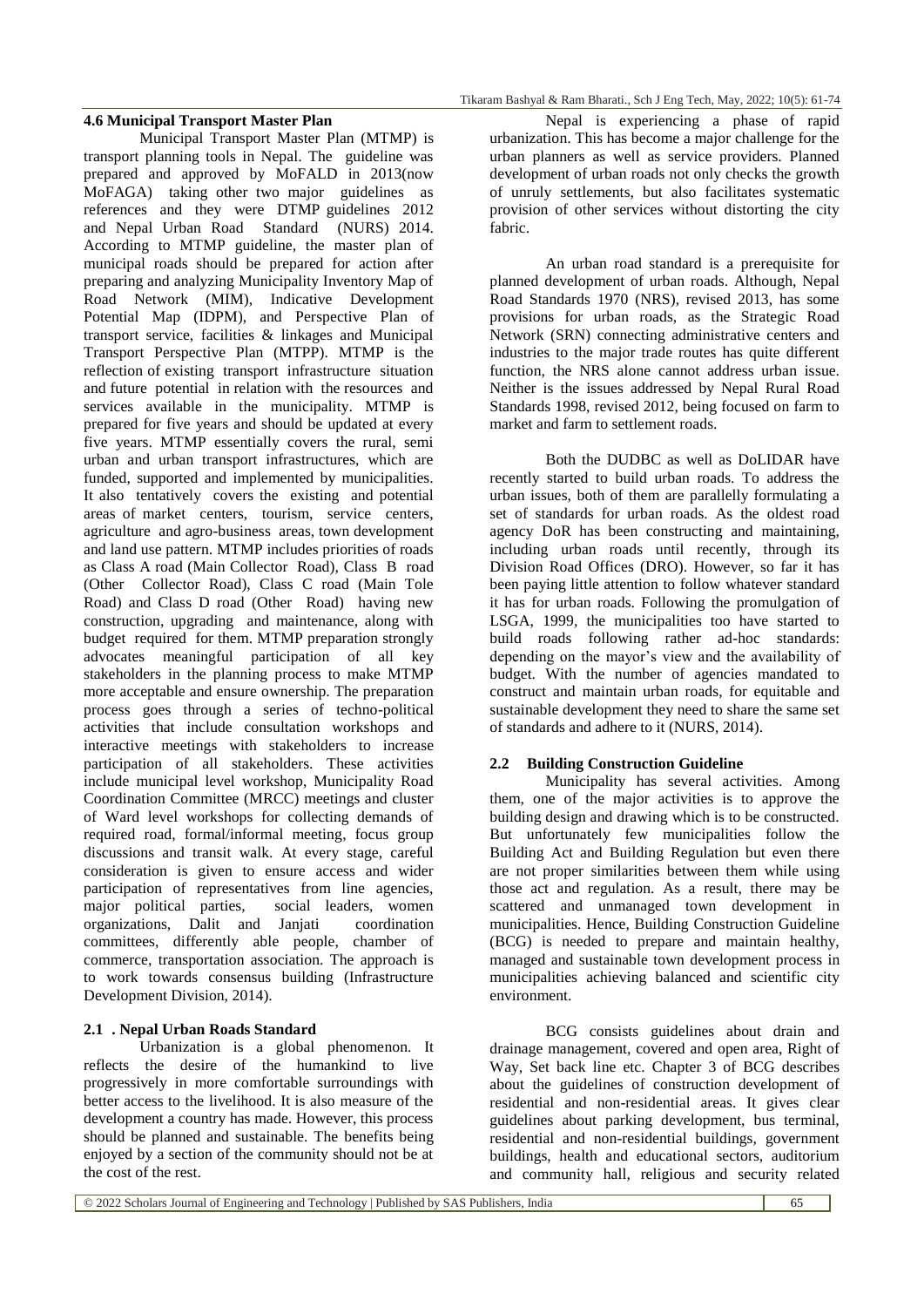services and public and semipublic place development (DUDBC, 2013; Mishra,2019: Mishra,2022).

#### **2.3 National Land Use Policy**

National Land Use Policy (NLUP) 2012 is prepared mainly to show the proper way for optimum utilization and management of limited land in the country. Government implements land related law, planning and programs and solve the problems arising while implementing it. In the context of Nepal, it has been one of the essential bases for the development of country's economy and livelihood of people. Around 33% of total Gross Domestic Production (GDP) is contributed by agriculture in Nepal.

As per finding evidences, land management and administration was started from Lichchabi Regime, though it was effectively started from Shah Regime. King Surendra Shah put various land management related clauses in Muluki Ain in 1853. Furthermore, in modern era, Land Act 1962, Land related clauses in Muluki Ain 1963, Land related Act 1964, Land Administration Act 1967, Malpot Act 1977 and other various directives and guidelines were established.

Around 27% of total land of Nepal is covered by agriculture land. Same as, 39.6% is covered by Forest, 12% is covered by Charan area, 17.2% is covered by snow and rocky area and 2.6% is covered by water bodies. Total land is divided into following area/sector to utilize the land and its resources properly:

- Agriculture sector
- Residential sector
- Business sector
- Industrial sector
- Forest sector
- Public utility sector
- Other sectors as per necessity and requirements (MoLRM, 2012).

## **2.4 Comprehensive Town Development Plan**

Nepal's urbanization process is rapid and imbalance compared to regional context. This trend is concentrated mainly in Kathmandu Valley and other cities of Terai or fertile Valleys. The result is that the large cities are failing to cope with the demand of infrastructure services and job opportunities and are increasingly reeling under the externalities of the haphazard urbanization. Environmental degradation, congestion, urban poverty, squatter settlements, unemployment and lagging provisions of infrastructure services have become increasingly visible phenomenon in these large cities. Hence, much of the economic gains acquired from urbanization have been eroded from its negative externalities. Despite non-agricultural sector being a major contributor to gross domestic product (GDP), urban centers in the country have yet to emerge as the engines of economic growth and contribute to reduction of urban or rural poverty alike.

Despite all these problems, government's responses have been grossly inadequate. The responses tend to be scattered and ad-hoc rather than planned and coordinated. A weak institutional capability has been one of the leading factors in poor performance of the government agencies. Above all, lack of the long-term development perspectives or plans has led to uncoordinated actions of agencies involved in urban development. Therefore the result is poor or limited impact in urban development efforts. Consequently, economic development has not taken place in the desired manner consistent with the pace of population growth (MoFALD, 2016: Mishra and Aithal, 2021).

Keeping in view of this context, the Government of Nepal has already enacted and has been implementing National Urban Policy since 2007. The policy is conspicuous by prioritizing investment to the lagging regions of the country, while fostering development of regional cities and intermediate towns as well. Therefore with an objective of reducing poverty and urban physical facilities, MoFALD is going to invest a huge amount for the preparation of Comprehensive Town Development Plan (CTDP) in municipalities.

The major objectives of CTDP are to set out long term vision and overall goal, objectives and strategies for municipality. It consists the preparation of Land Use Plan, Physical Development Plan, Social, Cultural, Economic, Financial and Institutional Development Plan, Environmental and Risk Sensitive Land Use Plan, Multi Sectorial Investment Plan (MSIP) on the basis of sectorial goal, objectives, output and programs. It also consists the preparation of building bye-laws to regulate development in the town integrating Land Use and road network plan and longterm vision of the town and detail feasibility of different category prioritized sub projects which is chosen by municipalities as per importance and necessity (MoFALD, 2016).

#### **2.5 National Transport Policy**

The present average road density in Nepal equals 10.8 km/100 sq.km. These figure beaks down by geographical division to 27 km/100sq. km. in the Terai, 8 km/100 sq.km. in the Hills and 2 km/100 sq.km. in the mountain regions. In term of density per population, this translates as an average across the country of 1208 persons/km with densities of 600 persons/km in the Terai and 1500 persons/km in the hills. These densities are very low in comparison with other countries. In the present situation by expanding the road transportation infrastructure to increase the road networking density of roads, reasonable upgrading of road networking and repairing and maintaining it, complete the under construction roads.

© 2022 Scholars Journal of Engineering and Technology | Published by SAS Publishers, India 66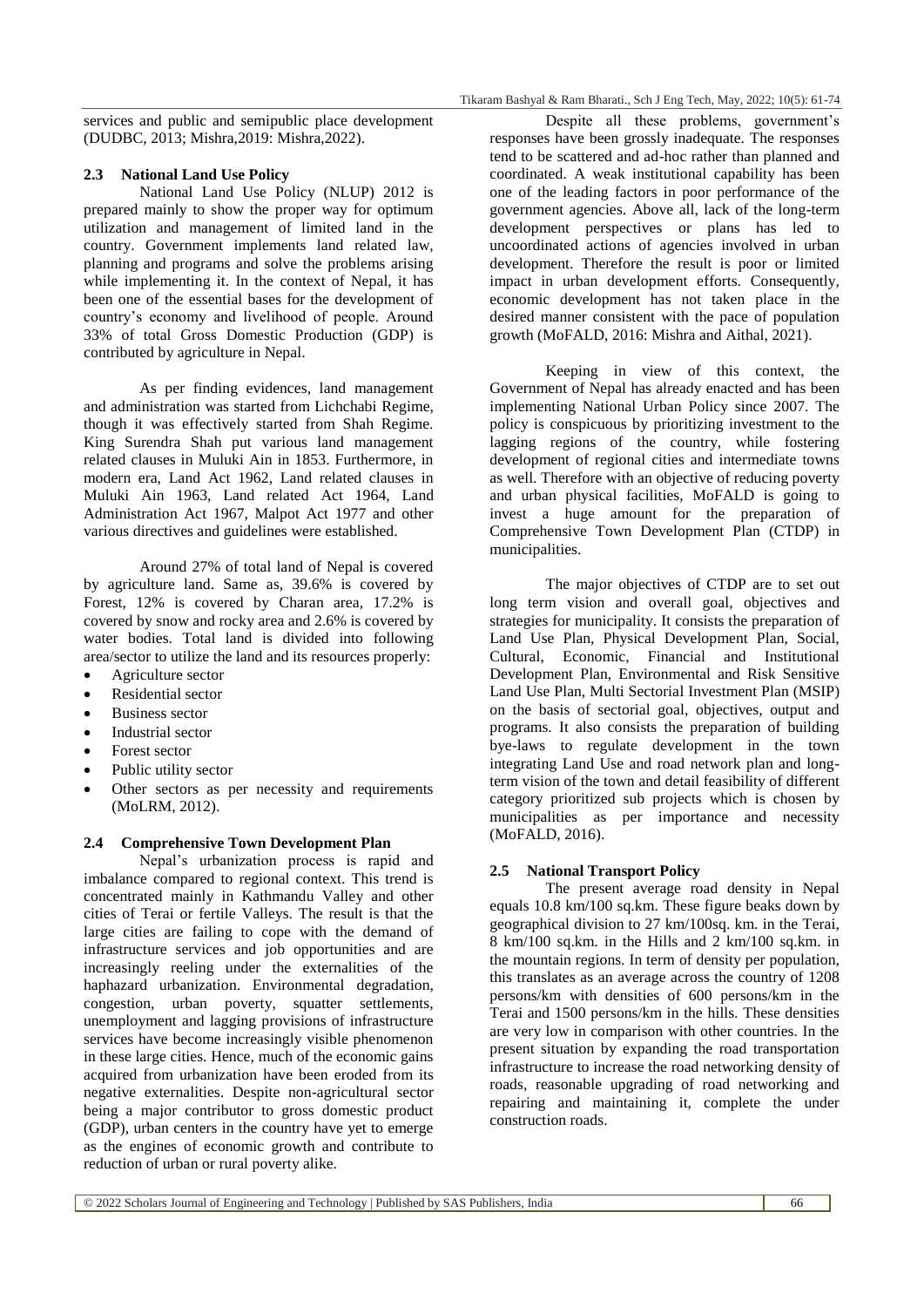National Transport Policy (NTP) 2001 is to develop a reliable, cost effective, safe facility oriented and sustainable transport system that promotes and sustains the economic, social, cultural and tourism development of Nepal. Among various policies, it emphasizes the following terms for the construction and development of transport infrastructure in central or local level:

- The short term, medium term and long term master plan of the transport infrastructure to be constructed in central level shall be prepared and constructed accordingly.
- The development of transport infrastructure in the local level shall be carried out in accordance with the master plan prepared therefore.
- To develop the transport infrastructure of the urban area in accordance with the master plan prepared for the urban development. The central level shall perform the role of supporter in the work to be done from the local level.
- To manage the organizational structure as to develop the capacity self-reliance for the arrangement of source of investment in the construction, repairing, maintenance and strengthening of the transport infrastructures and operate the same by providing required service.

Section 7 of NTP 2001 describes about the Sector Transport Policy. Under this section, the road system is classified into three major systems where roads inside municipalities are considered as Urban Road System. Under this system, roads within a municipality, excluding those under central road system, are under urban road system. The construction, maintenance and repairing of these roads shall be done by the municipality. Those works shall be conducted by peoples' participation. Moreover, the construction and operation of permanent parking places including pavement within urban area shall be the responsibility of the respective municipalities. The construction, maintenance, repair and operation of bus terminals shall be under the working scope of municipality. Identification, conservation of green belt in the urban area shall be the responsibility of the municipality itself. These works shall have to be done by the municipality in coordination with various authorities of Government of Nepal (DoR, 2001).

#### **2.6 Town Development, City Planning and Building Construction**

Town Development, City planning and Building Construction related construction Standards (TDCBCS) is approved and established in 2015 after learning bitter experience of destructive earthquake occurred in 2015. The previous standards and norms are analyzed and revised by experts to prepare more scientific standards and norms.

Section 11, TDCBCS mainly emphasizes about the implementation of Risk Sensitive Land Use Map by the local government agencies under LSGA, 1999 while performing infrastructure development works. Moreover, Section 13 strictly describes about the various fundamental constructions related standards including for planning and construction of urban and semi urban roads in municipalities. The width of main road of any projects should be at least 8 meters width if it is connected with any existing public roads. The radius of turning of any road should be at least 3.5m. Sub-section 13.8 clearly points out that approval of any building construction should be under present laws, rules and regulations and approved MTMP which is approved by concerned municipality (M0FALD, 2015).

#### **2.7 Municipality Road Planning Practice**

Planning of projects should be in systematic and prioritized way. The municipality should adopt participatory and bottom of planning approach for planning o any development activities in the municipality as far as possible. Ilam Municipality has prepared strategic plan for Green City Initiative where municipality puts all the sectors including proper transportation and infrastructure sector in planning (Ilam, 2016). But in high numbers of municipalities, municipality roads are planned and constructed either taking standards or norms from DDCs, donor agencies, DoR or other governmental agencies or haphazardly as the technical persons and stakeholders of municipality desire. As a result, many municipal roads are poorly operated, less maintained and inappropriate design. Government of Nepal should prepare and establish proper scientific standards, norms and its associated plan for the development of municipal road networks (MoFALD, 2012).

#### **2.8 Mobility and Safety Plan: Amravati Municipal Cooperation, India**

Amaravati Municipal Cooperation, India has planned to develop the post urban planning and smart cities. Municipality has focused in major six key areas and urban transportation is one of the important keys in their plan.

Municipality is going to prepare GPS enabled map of the connectivity occurred in the municipality. If the roads are narrow for the buses and other vehicles, they are widen and constructed as per required design and after construction, kiosks will be kept at every bus stop. The enhancement, usability and ownership of the connectivity is taken by municipality itself.

Bus fleet capacity will be increased and it will be supported by enhancing required infrastructure development. 100% traffic light system will be installed (Amaravai Municipal, 2015).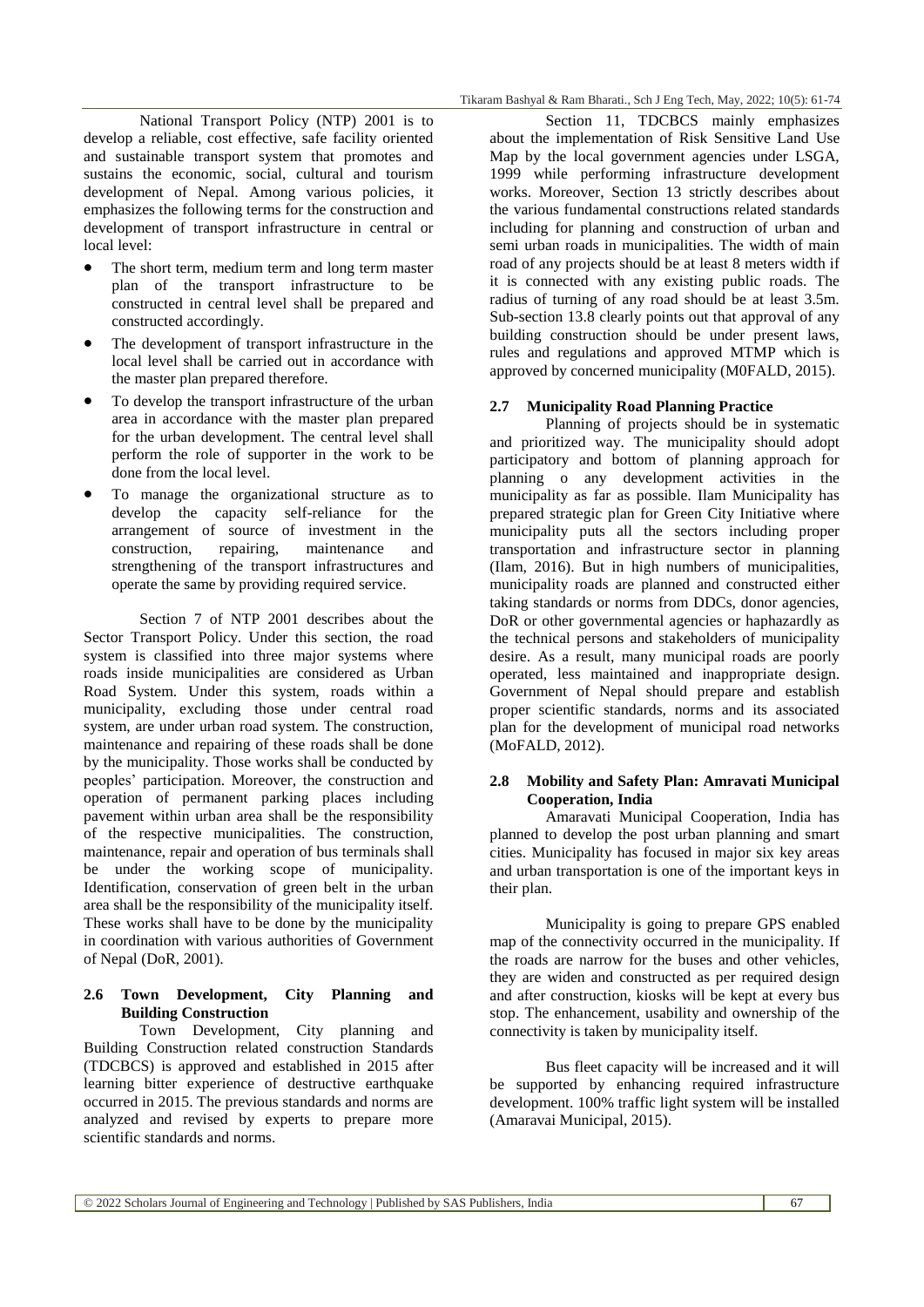#### **2.9 Sustainable Urban Transport Plans in Europe**

Transport tends to bring about persistent and detrimental impacts, whether it is at local, regional or global level, particularly with regards to environment and health. The influence of urban transport on these trends is significant and technological progress alone is unlikely to solve these problems in the short term.

Urban transport demand is dominated by road transport and needs to be addressed by a joint effort at the local, national and European levels of governance. In addition, local urban authorities can contribute to meeting community objectives on sustainable transport, environment, cohesion and competitiveness. Compliance with air ad noise, EU legislations requires that plans addressing urban transport are drawn up in many conurbations.

The size of the challenges faced by the EU in these areas-notably as regards climate change, air quality, ambient noise, congestion and road safety-will require strong support from local authorities responsible for urban transport management and land use planning in order to jointly bring about more sustainable urban transport patterns.

Integrated and holistic solutions are therefore needed to curb these trends. That is why the Commissions, the Council and European Parliament encourage local authorities to view to preventing and reducing environment and health pressure in European conurbations and contribute significantly to community wide policies (European Commission, 2007).

#### **2.10 Implement ability**

Municipal Transport Master Plan guideline is prepared based on DTMP guidelines. Both guidelines are prepared for the development of local road networks in local bodies. All 75 districts have already prepared DTMP and most of the districts have implemented it. Many districts have also revised DTMP (DoLIDAR, 2016).

Local institutes faced many problems during preparation and implementation of DTMP. The roads were taken and prioritized from already listed roads in DDCs rather than accumulating demand forms. Prioritization and ranking were carried out mainly based on total population served, market situations corresponding to its total length neglecting other major indicators such as service areas, tourist, cultural and historical aspect, agricultural services and potentialities. In some districts, there were problems of technical manpower scarcity, weak institution and coordination, negative motivation of stakeholders (Khadka, 2016).

MTMP is an outcome of Policy Analysis Stream rather than Political Policy making Stream. There are many approaches to prepare these types of plan such as Process Approach, Output/Outcome Approach, and Strategic Policy making Approach. System model, Institutional model and Functional process model are the models to carry out the Process Approach. Likewise, Incrementalist model and Rationalist model are the models to carry out Output/Outcome Approach. Furthermore, Entrepreneur model, Adaptive model and Strategic Planning model are the models to carry out Strategic Policy making model (Mainali, 2013).

In Policy Analysis Stream, there are assessment of implemenability, performance evaluation, impact and effectiveness and strategic evaluation. Though MTMP has just prepared but still not implemented, there should be assessment of implemntabiltiy. There are several indicators to analyze whether the policy is implementable or not. Rational, Legitimate, Feasible, Politically viable and socially acceptable are taken as indicators for the assessment of implementation of MTMP (Mainali, 2013: Mishra and Magar, 2017).

## **6. RESEARCH METHODOLOGY**

#### **6.1 Study Area**

Devchuli municipality is located in Nawalparasi East district of Gandaki Province in Nepal. The municipality has subtropical to temperate climate. So, it will be very hot in the summer at plain area and moderate cold in the winter at hilly area. The maximum temperature rises up to 39 degree Celsius and falls down as low as 7 degree Celsius. The rainfall is mainly due to the southern-eastern monsoon. The monsoon, generally starts from the mid of June and ends by the mid of October. More than 80% of the annual rainfall takes place between June and September. The average annual rainfall, generally, varies from 1971 mm to 2331.3 mm.

#### **3.2 Approach**

Municipality Transport Master Plan has been prepared using participatory bottom-up approach and differs from conventional practices of trickle down approach. Techno-Political interface has been incorporated in the planning process, where active participation from representatives of political parties, line agencies, municipality officials is crucial. The Municipality Road Coordination Committee (MRCC) has been constituted as authorized legislative body of municipality. This body, comprising all political parties' representatives and concerned technical officials, helps in necessary policy decisions during the MTMP preparation and implementation process. Both primary and secondary data were collected. The adopted Methodological flow can be presented with the help of figure 3.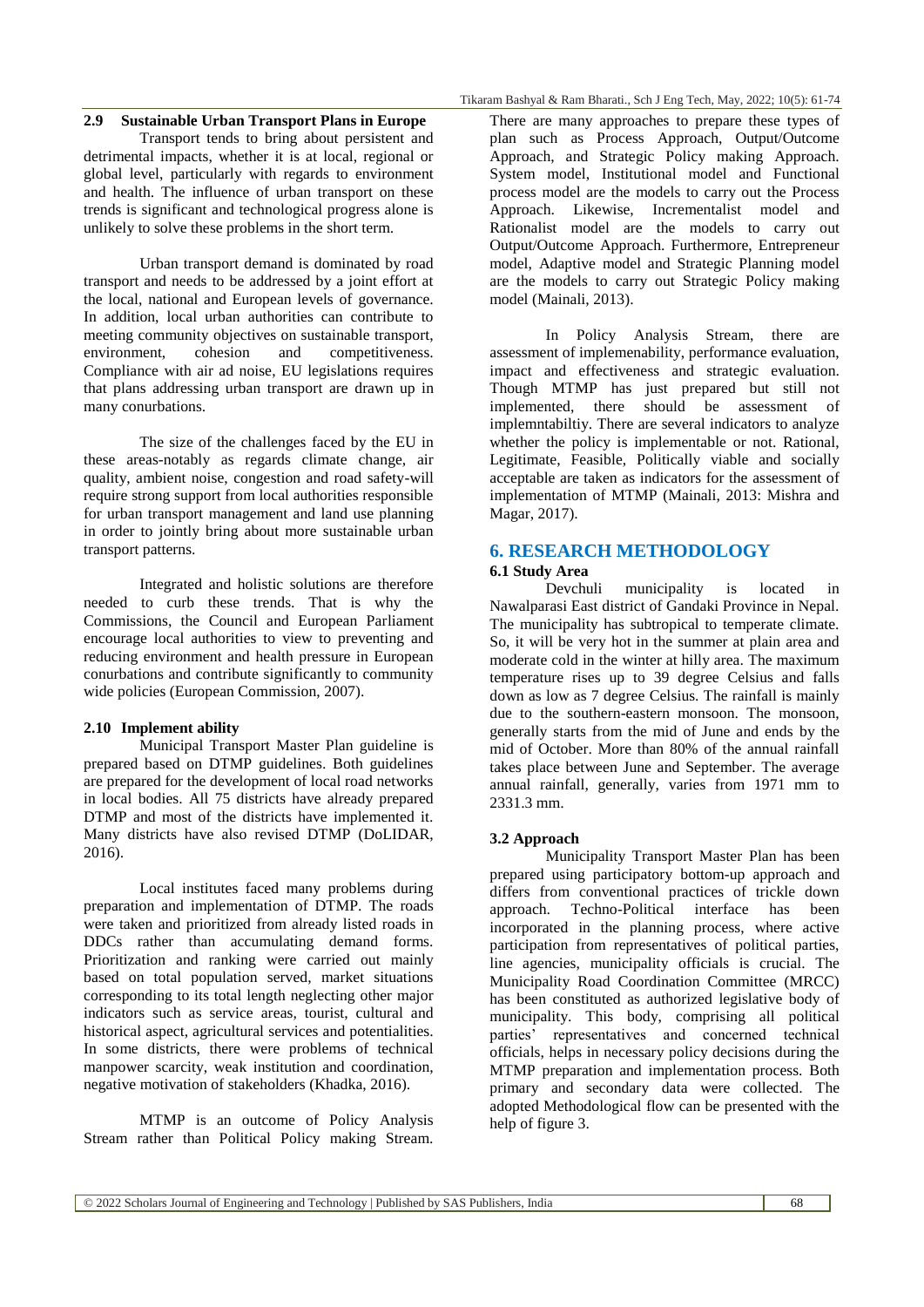Tikaram Bashyal & Ram Bharati., Sch J Eng Tech, May, 2022; 10(5): 61-74



**Fig-3.1: Methodological Framework**

#### **6.2 Primary Data**

Primary data was collected through observation checklist, questionnaire surveys and Key Informant Interview (KII).

#### **6.3 Secondary Data**

Secondary data was collected from the literature study of national and international articles, published journals, reports, manuals and internet/websites about the ways to incorporate concept of planning.

#### **6.4 Analysis of Data**

Paired t-test was also carried out to test the possible effect of MTMP to the shopkeeper's owners from the formula. t=  $d'/(Sd/\sqrt{n})$  Where,

Sd=  $\sqrt{\Sigma(d-d')2/(n-1)}$  d'= $\Sigma d/n$ 

The results obtained can only be perceived well by the readers if presented properly. Presentation tools such as charts, graphs, maps and reports will be used to present the analysis and results obtained.

© 2022 Scholars Journal of Engineering and Technology | Published by SAS Publishers, India 69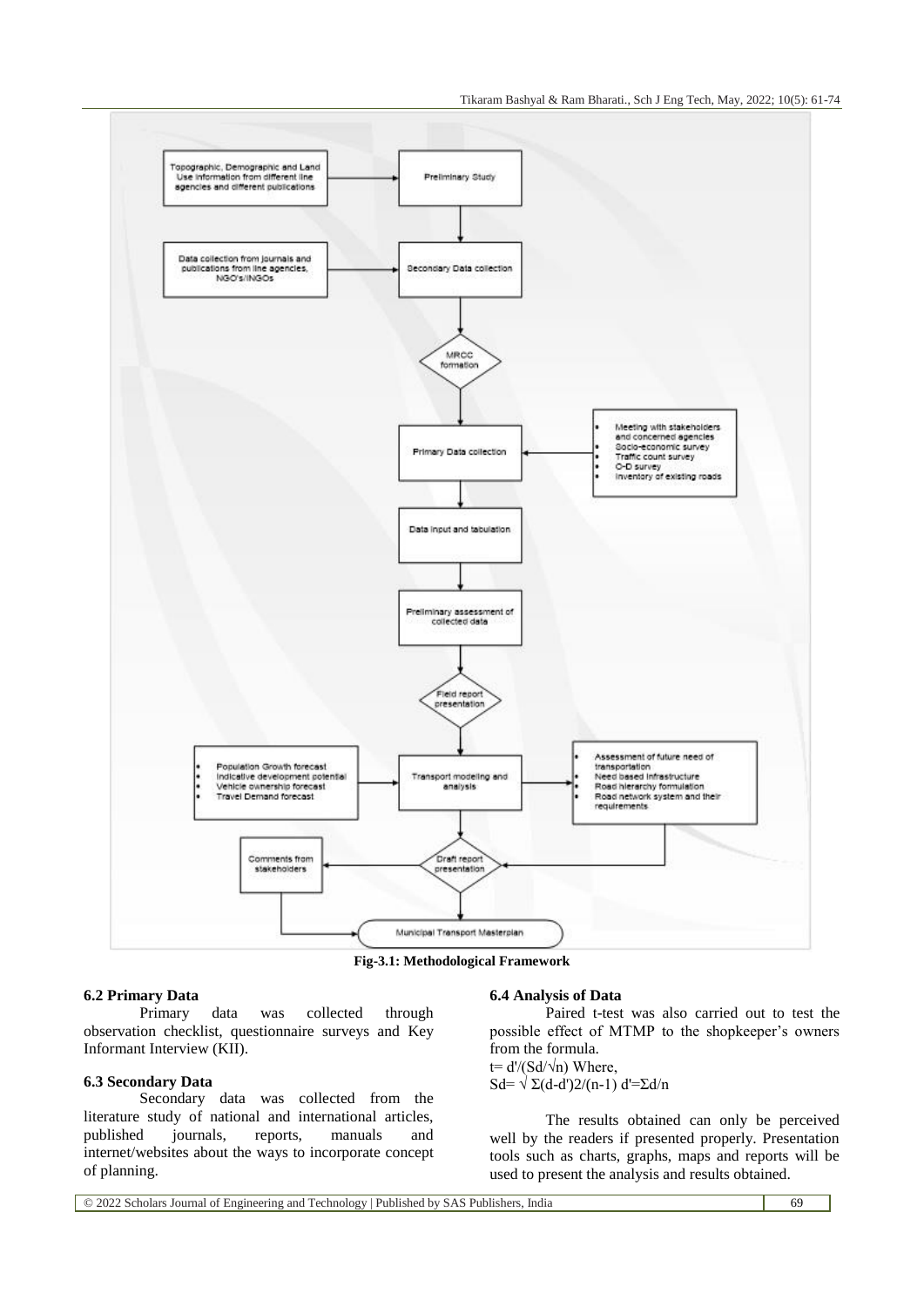## **7. RESULTS AND DISCUSSION**

#### **7.1. Status of Existing Road Network**

The status of existing road network is expressed in terms of Devchuli Municipality Inventory along with its road network linkage to point the development potential map.

Road inventory survey was done and length of the roads collected is about from the sample data it is found that nearly 11% of the daily trips are done via active mode of transport.

From the field measurement, it was found that the overall existing length of this road was 339.67 km (without SRN). At present the road density of about 3.29 km per square km for the municipality. Similarly, the road density per thousand populations is nearly 7.47 km. 33.23 km of the mode of transportation is shared by active road users hence footpath should be proposed on the roads. out of 339.67 km, 101.93 km was found metaled and 124.76 km was graveled and rest was earthen and the width of road was found 4m where in some section, the road width was found up to 4.2m. As shown in given section.



(Devchuli Municipality, 2020) **Fig-4.1: Possible Design of active Road of Devchuli based on DTMP**

#### **4.1.1 Compliance of Technical Parameters**

The technical parameters of main road were measured with the help of tape and compared with Nepal Rural Road Standards 2014 (Second Revision)/Village Core Road Network and Nepal Urban Road Standard 2014.

| <b>S.N.</b>    | <b>Design Parameter</b>                                       | <b>Requirement</b> | <b>Examination</b> | <b>Marks</b> |
|----------------|---------------------------------------------------------------|--------------------|--------------------|--------------|
|                | Design Capacity-in both directions (Vpd/P.C.U. per day)       | 100                | Yes                |              |
| $\overline{c}$ | Design Speed (Kmph)                                           | 15                 | Yes                | 1            |
| 3              | Right of Way, either side from the road center (m)            | 7.5                | N <sub>o</sub>     | $\Omega$     |
| 4              | Roadway width (m)                                             | $\overline{4}$     | Yes                |              |
| 5              | Carriageway width (m)                                         | 3                  | Yes                |              |
| 6              | Shoulder width, either side (m)                               | 0.5                | Yes                |              |
| 7              | Minimum safe stopping site (m)                                | 15                 | Yes                |              |
| 8              | Minimum radius in horizontal curve (m)                        | 10                 | N <sub>o</sub>     | $\Omega$     |
| 9              | Ruling gradient (%)                                           | 7                  | Yes                |              |
| 10             | Limiting gradient (%)                                         | 10                 | Yes                | 1            |
| 11             | Exceptional gradient (%)                                      | 12                 | Yes                |              |
| 12             | Cross slope in carriageway camber (%)                         | $\overline{4}$     | Yes                |              |
| 13             | Carriageway width at culvert/bridge (m)                       | 4.25               | Yes                |              |
| 14             | Dimensions of Lay-byes/passing zones (mxm)                    | 3x20               | N <sub>o</sub>     | $\Omega$     |
| 15             | Lay byes/passing zone strips at interval of (m)               | 300                | N <sub>o</sub>     | $\Omega$     |
| 16             | Lateral clearance between roadside object and the edge of the | Min 0.5            | Yes                |              |
|                | shoulder (m)                                                  |                    |                    |              |
| 17             | Traffic sign and road safety                                  | Needed             | N <sub>0</sub>     | $\Omega$     |
| Total          |                                                               |                    |                    | 12 (70.59%)  |

Table 4.1 showed that out of 17 parameters of road design, 12 parameters have been fulfilled. If consider achieving more than 80% means above average standard, 70%-80% means average standard and less than 70% means below average standard

(Jha,2011), then this road falls in average standard village road as per DTMP. This result shows that this road was constructed following the standards of NRRS 2014 but still couldn't achieve all the parameters of VRCN though it should maintain municipality standard.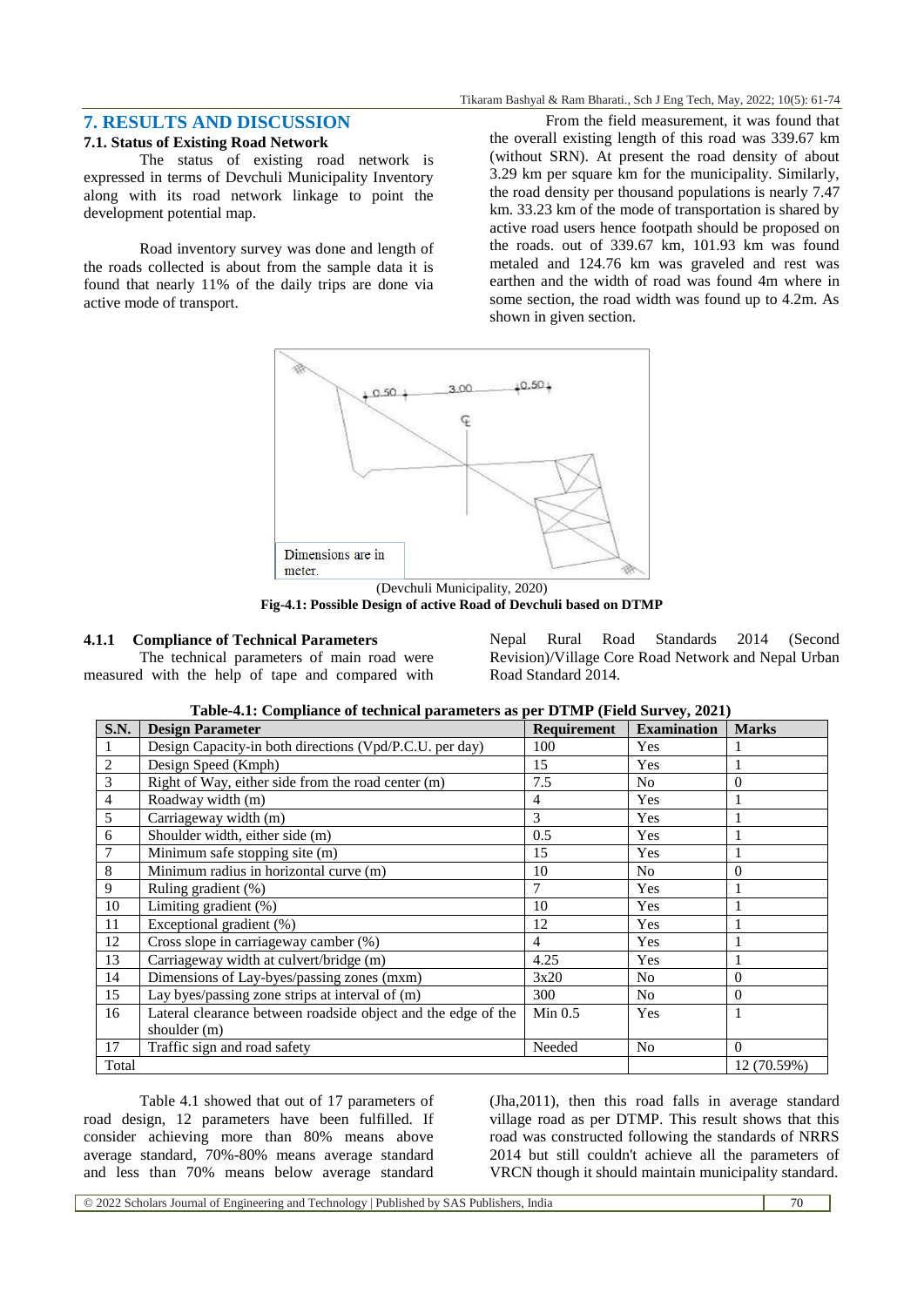Tikaram Bashyal & Ram Bharati., Sch J Eng Tech, May, 2022; 10(5): 61-74

| Table-4.2: Compliance of technical parameters as per MTMP (Field Survey, 2021) |                                                             |                     |                    |                |  |  |  |
|--------------------------------------------------------------------------------|-------------------------------------------------------------|---------------------|--------------------|----------------|--|--|--|
| S.N.                                                                           | <b>Design Parameter</b>                                     | <b>Requirements</b> | <b>Examination</b> | <b>Marks</b>   |  |  |  |
|                                                                                | Design Speed (Kmph)                                         | 65                  | N                  | 0              |  |  |  |
| 2                                                                              | Allowable maximum speed (Kmph)                              | 30                  | N                  | $\Omega$       |  |  |  |
| 3                                                                              | Wheelbase of standard vehicle (m)                           | 4.9                 | N                  | $\Omega$       |  |  |  |
| 4                                                                              | Capacity of carriageway; 2 lane 2 way traffic flow (PCU/hr) | 1500                | N                  | $\overline{0}$ |  |  |  |
| 5                                                                              | Carriageway width in 2 way Multilane                        | $3.5/$ lane         | Y                  |                |  |  |  |
| 6                                                                              | Minimum sidewalk (m)(up to 30 pedestrian)                   | 1.5                 | N                  | $\Omega$       |  |  |  |
|                                                                                | Minimum Shoulder (m)                                        | As per NRS          | N                  | $\Omega$       |  |  |  |
| 8                                                                              | Parking lanes (m)                                           | $2.5 - 3$           | N                  | $\Omega$       |  |  |  |
| 9                                                                              | Minimum Bus bays (m)                                        | As per NRS          | N                  | $\Omega$       |  |  |  |
| 10                                                                             | Minimum Camber (%)                                          | 2.5                 | N                  | $\Omega$       |  |  |  |
| 11                                                                             | Minimum Super elevation (%)                                 | As per NRS          | N                  | $\Omega$       |  |  |  |
| 12                                                                             | Allowable gradient (%)                                      | $0.5 - 4$           | N                  | $\Omega$       |  |  |  |
| 13                                                                             | Maximum Gradient (%)                                        |                     | N                  | $\Omega$       |  |  |  |
| 14                                                                             | Vertical Clearance (m)                                      | 5.5 <sub>m</sub>    | N                  | $\Omega$       |  |  |  |
| 15                                                                             | Side drain                                                  | Tick shaped         | N                  | $\Omega$       |  |  |  |
| 16                                                                             | Traffic sign and road safety                                | needed              | N                  | $\Omega$       |  |  |  |
| Total                                                                          |                                                             |                     |                    | $1(6.25\%)$    |  |  |  |

Table 4.2 showed that out of 16 parameters of road design, only one parameter has been fulfilled. This road has fallen in below average standard urban road as per NURS. This result shows that this road has just achieve the minimum standards of village road but extremely far from the urban road standards because this road was served as village road to the people until some years ago and suddenly the requirements was changed to achieve an urban road. To meet the standards of Sadak/Urban Road, the road structures of this main road should be widely improved.

#### **7.2. Effect of MTMP in Financial Development**

Small surveys were carried out between agro based small shopkeepers of bazar, The answers of their tentative net monthly income through these small shops were gathered and tabulated to conduct two tailed t-test (n=10<30). Paired t-test for small shopkeepers.

| Table-4.7: Present and Probable monthly income of Shopkeepers (Field Survey, 2020) |  |  |
|------------------------------------------------------------------------------------|--|--|
|                                                                                    |  |  |

| <b>Shopkeepers</b>                |       |       |       |       |       |      |       |       |       |       |
|-----------------------------------|-------|-------|-------|-------|-------|------|-------|-------|-------|-------|
| Present                           | 8000  | 10000 | 10000 | 9000  | 12000 | 1200 | 9000  | 9000  | 9000  | 10000 |
| monthly net income (Rs)           |       |       |       |       |       |      |       |       |       |       |
| Probable monthly net income after | 10000 | 15000 | 14000 | 12000 | 15000 | 1600 | 12000 | 10000 | 10000 | 12000 |
| MTMP (Rs)                         |       |       |       |       |       |      |       |       |       |       |

(Note: these present monthly incomes are just a tentative figure said by respondents to interviewee and probable incomes are just assumed expected values given by them to interviewee)

Null hypothesis:  $H_0$ :  $u_x = u_y$  i.e. there is no significance difference between the net monthly income before and after implementation of MTMP.

Alternative hypothesis: H<sub>1</sub>: u<sub>x</sub>≠u<sub>v</sub> (two tailed test) i.e. there is a significant difference between the net monthly income before and after implementation of MTMP.

| Table-4.8: Calculation Sheet for Shopkeepers (Field Survey, 2020) |  |
|-------------------------------------------------------------------|--|
| Calculation of $d'$ and $S_d$                                     |  |

| Canculation of a and ba |                        |                             |             |         |            |  |  |
|-------------------------|------------------------|-----------------------------|-------------|---------|------------|--|--|
| <b>Shopkeepers</b>      | <b>Present monthly</b> | <b>Probable monthly net</b> | $d = y - x$ | $d-d'$  | $(d-d')^2$ |  |  |
|                         | net income $(x)$       | income after MTMP $(y)$     |             |         |            |  |  |
|                         | 8000                   | 10000                       | 2000        | $-800$  | 640000     |  |  |
| 2                       | 10000                  | 15000                       | 5000        | 2200    | 4840000    |  |  |
| 3                       | 10000                  | 14000                       | 4000        | 1200    | 1440000    |  |  |
| 4                       | 9000                   | 12000                       | 3000        | 200     | 40000      |  |  |
|                         | 12000                  | 15000                       | 3000        | 200     | 40000      |  |  |
| 6                       | 12000                  | 16000                       | 4000        | 1200    | 1440000    |  |  |
|                         | 9000                   | 12000                       | 3000        | 200     | 40000      |  |  |
| 8                       | 9000                   | 10000                       | 1000        | $-1800$ | 3240000    |  |  |
| 9                       | 9000                   | 10000                       | 1000        | $-1800$ | 3240000    |  |  |
| 10                      | 10000                  | 12000                       | 2000        | $-800$  | 640000     |  |  |
| <b>Total</b>            |                        |                             | 28000       |         | 15600000   |  |  |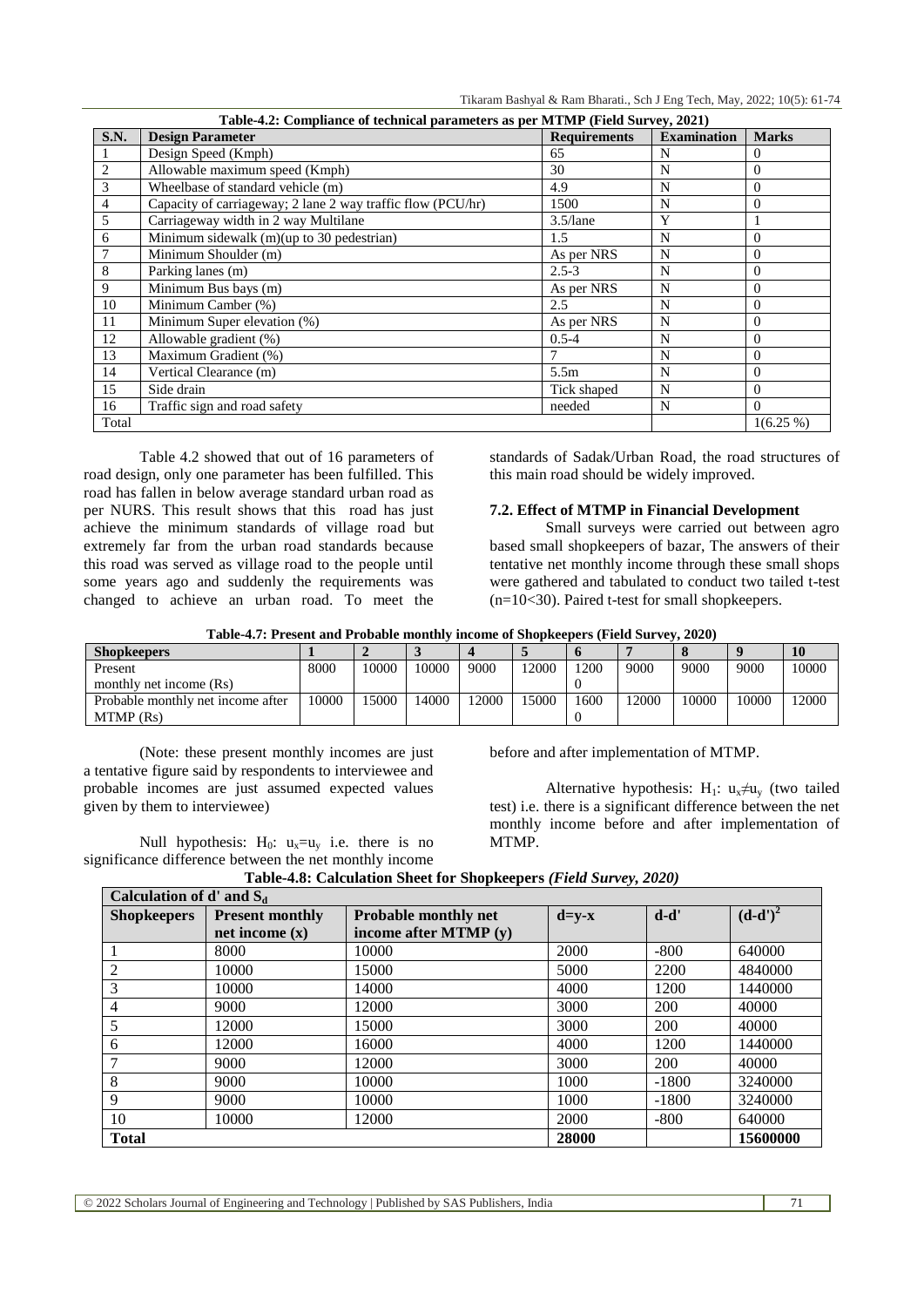We have,

 $d' = \sum d/n$  $=28000/10$  $=2800$ 

 $S_d = \sqrt{\Sigma (d-d')^2/(n-1)}$  $= \sqrt{15600000/9}$  $= 1316.56$ 

 $= 2800/(1316.56/\sqrt{9})$  $=6.39$ 

Degree of freedom  $= n-1=10-1=9$  Level of significance  $(\alpha)=1\%$ 

Critical Value: The tabulated value of t at 1% level of significance for two tailed test and for 9 d.f. is 3.25

## **DECISION**

Since calculated value of t is greater than tabulated value t, the null hypothesis Ho is rejected. It indicated that the net monthly income of small shopkeepers would be raised after implementation of MTMP.

Similar nature result was obtained in the case of small service provider. The calculated value of 't' was found 3.41 where the Critical value was found 3.25. Since, the calculated value of 't' was achieved greater than tabulated value of 't', the null hypothesis Ho was rejected. That means, the net monthly income of owners of small service provider would be raised after implementation of MTMP.

# **8. CONCLUSION AND RECOMMENDATION**

### **8.1 Conclusion**

The condition of main road was found unmaintained and upgraded needed. Still more than two third part was found dusty earthen surface, insufficient road structures and high numbers of vehicles are run in the road. Peoples' participation and Bottom up Planning Approach was adopted in the planning process during preparation of MTMP.

The major problems in the road section was found dusty earthen surface, no required side drain and footpath, no required retaining structures, sharp bends and no traffic sign and signals. Municipality is also facing about problems of Bus Park, Right of Way and Setback issues.

MoFALD initiated the concept of MTMP. The major purpose of MTMP is to integrate/tie up the various sectors in well managed municipal road networks. MIM, IDPM, VCDP, MTPP are the major features of MTMP. This road provides various services to the people and have high potentials. Municipality has set visions surrounding it. Various sectorial developments can be achieved after proper implementation of MTMP. It was found that MTMP is

rational due to overloaded traffic vehicles and high potentialities surrounding ring road. The responses and expected developments made MTMP legitimate. Proposed road and its structure, adopted planning process and participation of stakeholder made it feasible. Participation of political persons and beneficiaries in preparation of MTMP and their responses showed politically viable and socially acceptable while assessing implement ability of MTMP.

It was found that various Central agencies, Local agencies, NGOs and INGOs are the funding sources to implement MTMP. But financial situation was found deficit to implement MTMP in road.

#### **8.2 RECOMMENDATION**

#### **5.2 Recommendation**

- Based on this study, following recommendation are made:
- Municipality should focus on regular and periodic maintenance of road and its structures. Municipality also should focus on upgrade of road as per MTMP.
- Due to incremental traffic flow in main road, municipality should provide traffic sign for safety. Temporary passing zone should be made in the road.
- Municipality should focus about increasing internal revenue and also about getting more budgets from center for smooth implementation. Detail Project Report (DPR) should be made of road to determine the exact requirements of road.
- MTMP is one of the most effective transportation planning tools for municipality. It has many opportunities. Hence, municipality should give MTMP in high priority.
- MTMP report of Devchuli should focus precisely in development of roads with its probable budget scenario for five years based on MTPP in detail.

#### **8.3 Recommendation for Further Study**

The present research has been focused on importance of MTMP in the Municipality. There are still several areas which the study does not cover. Benefits taken by tourism sector due to MTMP can be again analyzed in depth. After implementation, the challenges and opportunities of MTMP can be studied. Ward level Transportation Master Plan can be also researched.

### **9. ACKNOWLEDGEMENT**

I would like to express my heartily gratitude to my College and all the respected Teachers who have provided me an opportunity, motivation, encouragement and guidance for completing this work.

#### **REFERENCE**

 Mishra, A. K. (2020). Project Management: Theory and Practice from Different CountriesProject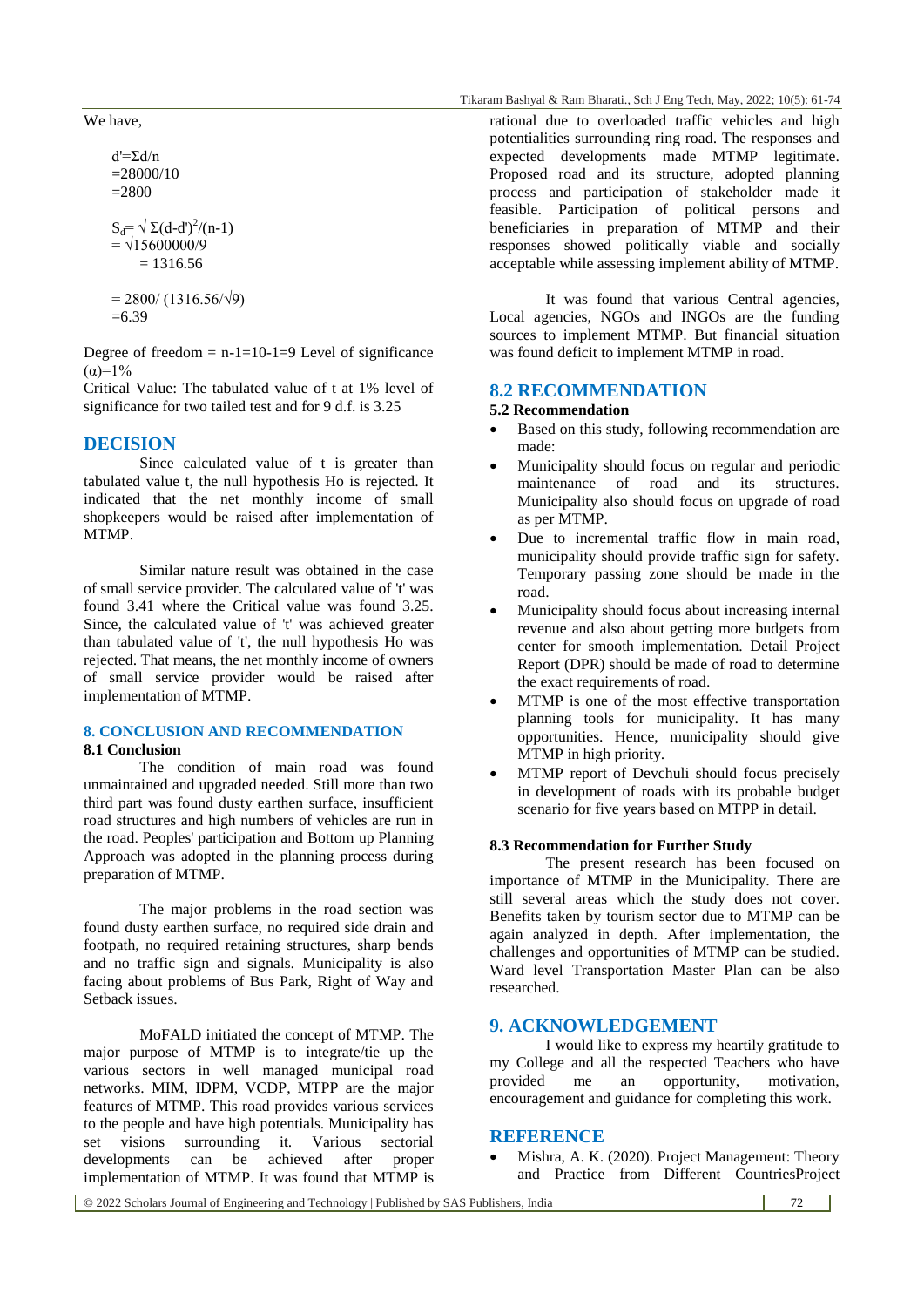Management (p. 345). Tamilnadu: D. K. International Research Foundation. http://doi.org/10.5281/zenodo.4817542

- Mishra A. K, Magar B. R. (2017). Implementability of Municipal Transport Master Plan of Bandipur Inner Ring Road, Tanahu. Nepal. International Journal Of Scientific & Technology Research, 6(8), 306-313.
- Kumar Mishra, A., Sah, R. C., & Aithal, P. S. (2020). Operational Assessment of Public Transport; A Case of Kathmandu, Nepal. *International Journal of Case Studies in Business, IT, and Education (IJCSBE)*, *4*(2), 132- 152.
- Adhikari, J.N. (2016). Challenges of Infrastructure Development in Nepal. Article published in The Republica; Kathmandu.
- Aryal, B., Mishra A.K. (2019). Perception based Assessmentof the Opportunities and Challenges of DTMP ofRautahat District, *Nepal J Adv Res Busi Law TechMgmt, 2*(2); 27-40
- Devchuli Municipality. (2021). Draft Report on Municipality Transport Master Plan of Devchuli Municpality, Pragatinagar,Nawalparasi East
- DoLIDAR. (2012). DTMP Guidelines for the preparation of the District Transport Master Plan (DTMP). Shree Mahal, Pulchowk, Lalitpur: DoLIDAR.
- Devchuli Profile. (2019). Final Report on Profile of Devchuli,Nawalparasi-East.
- GoN. (1999). Local Self-Governance Act. Kathmandu: GoN.
- Infrastructure Development Division. (2014). Guidelines for preparing Muncipality Trasnport Master Plan (MTMP). Kathmandu: MoFALD.
- Infrastructure Development Division, 2014. Paper of Concept Note for the preparation of MTMP. Kathmandu: MoFALD.
- Department of Roads. (2015). Concept Note of Nepal Urban Roads Standard 2071. Kathmandu: Ministry of Physical Infrastructure and Transport
- Dhakal, R. (2012). Urban Planning Practices in Nepal. MoUD
- DoLIDAR. (1999). The Approach for the Development of Rural and Agricultural Road.
- DTMP Preparation Guideline. Shree Mahal, Pulchowk, Lalitpur: DoLIDAR DoLIDAR.
- DoLIDAR. (2012). DTMP Guidelines for the preparation of the District Transport Master Plan (DTMP). Shree Mahal, Pulchowk, Lalitpur: DoLIDAR.
- DoLIDAR. (2012). Nepal Rural Road Standards (2055). Shree Mahal, Pulchowk, Lalitpur: DoLIDAR.
- DoLIDAR, 2069. Rural Road Inventory. Shree Mahal, Pulchowk, Lalitpur: DoLIDAR.
- Donnges, C., Pattanaik, P.K.,Van Rijn, J. (2004). India State of Orissa: Integrated Rural Accessibility Planning in Gram Panchayat Level. International

Labor Organization.

- Mishra, A.K. (2022). "Evaluate the Farmers'Participation forIrrigation Developmentin Nepal ", InternationalSocial Mentality andResearcher ThinkersJournal, (Issn:2630-631X) 8(57): 630-644
- DUDBC. (2013). Building Construction Guidelines 2013. Kathmandu, Ministry of Urban Development.
- EcoCode Engineering Consultancy Pvt.Ltd. (2015). Report on Municipality Trasnport Master Plan of Charikot Municpality, Sindhupalchwok. Kathmandu: MoFALD
- GoN. (1999). Local Self-Governance Act. Kathmandu: GoN.
- Ilam Municipality, 2012-2016. Strategic Plan for Green City Initiative. Kathmandu: MoFALD
- Infrastructure Development Division. (2016). First Trimester Progess report of IDD. Kathmandu: MoFALD
- Infrastructure Development Division. (2014). Paper of Concept Note for the preparation of MTMP. Kathmandu: MoFALD
- Infrastructure Development Division. (2014). Guidelines for preparing Muncipality Trasnport Master Plan (MTMP). Kathmandu: MoFALD
- Infrastructure Develpoment Division (2015). Terms of Reference for the Preparation of a Comprehensive Town Development Plan (CTDP). Kathmandu: MoFALD
- Khadka, N. (2016). Implementation Challenges and Opporuniites of District Trasnport Master Plan: A Case Study of Dailekh District. M.Sc. Thesis. Lagankhel; NEC, PU.
- Mainali, S.P. (2013). Governance Strucuture, Constitution and Good Governance. Kathmandu.
- Mallik, B.N. (2012). Plan and Policies aspect in Nepal. Kathmandu; MoFAL
- Ministry of Physical Planning and Works, 2001/2002. National Transport Policy. Kathmandu: Ministry of Physical Planning and Works Ministry of Physical Planning and Works.
- Ministry of Urban Development. (2015). Town Devleopment, City Planning and Building Construction related Construction Standards. Kathmandu: Ministry of Urban Development
- Ministry of Land Reform and Management, 2069. National Land Use Policy. Kathmandu: Ministry of Land Reform and Management
- Ministry of Urban Development, 2070. Builidng Construction Guidelines 2070 (Draft). Kathmandu: Ministry of Urban Development
- Manthali, M. (2015). Presentation on project planning and implementation approach of Manthali Municipality, Ramechhap. Presentation in DDC Ramechhap.
- Mishra, A.K. (2019). Development of Building Bye-Laws in Nepal. *J Adv Res Busi Law Tech Mgmt, 4*(3); 8-20.

© 2022 Scholars Journal of Engineering and Technology | Published by SAS Publishers, India 73